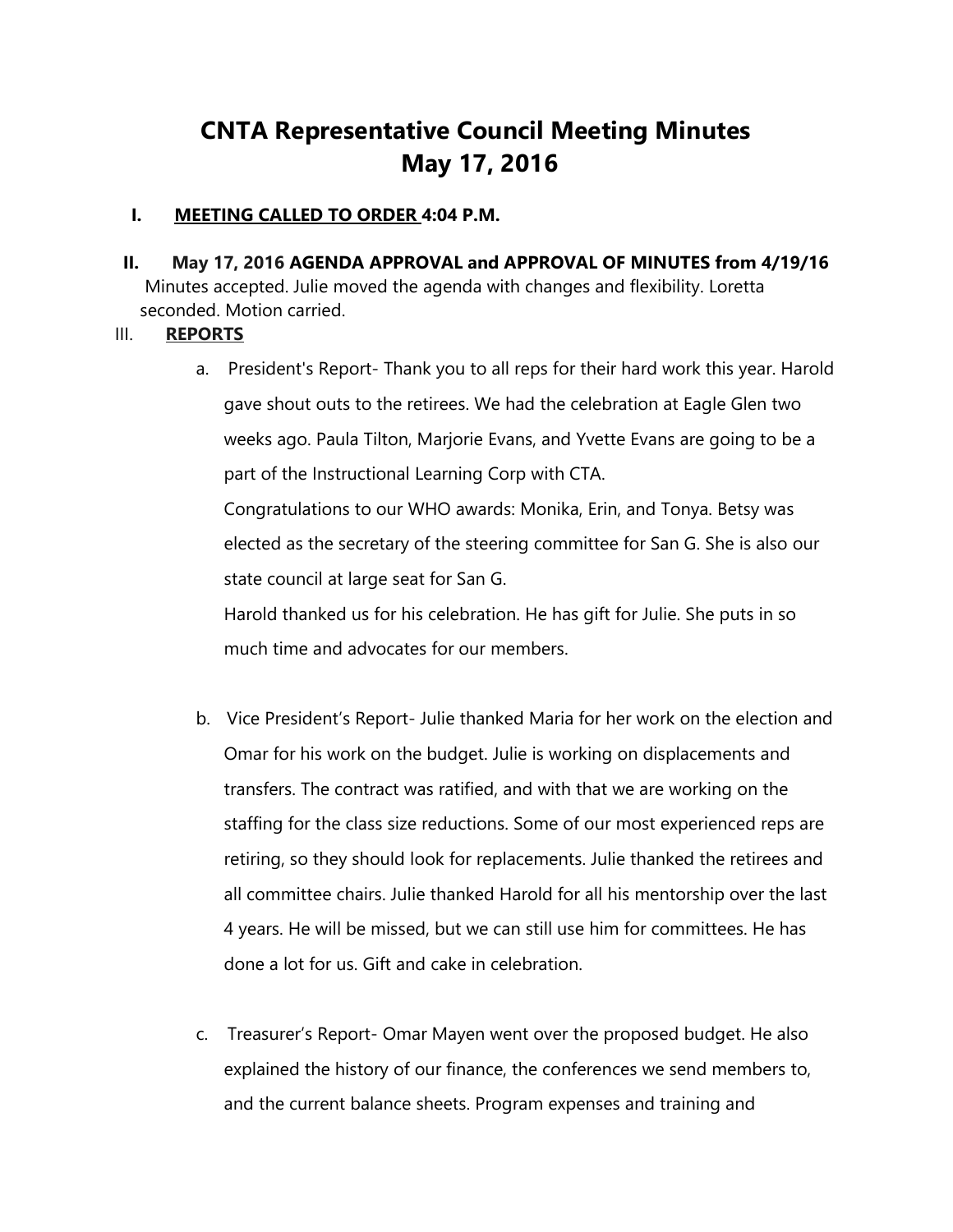conferences we have the most control over. A new line item 8530 was added for Building Improvement and Maintenance. We are looking into getting the building painted, which has not been done since we moved in. Member relations was increased for more member engagement. Conference grants are also a new line item, 6645, to allow for members to get funding to attend outside conferences. Large reserves catch CTA's eye. Julie moved that we accept the budget as proposed. Keith Barman seconded. Motion carried. 1 abstention.

d. \*\*Directors' Reports will be given at the end of breakout session (breakout session was moved or tabled from the April Rep. Council due to meeting time constraints.)

Kristi Johnson (Elementary K-3 Director) Assessments are useless and too long. The SST process is long and invasive, meant to deter. Questions of forced intervention.

Jennifer DeVries (Elementary 4-6 Director) Presidential academic award criteria is in question by school. Performance task pre-work was not the same per site. Testing schedules were choppy. Due to testing in computer labs, other classes interrupt. Could kids read the selections and prewrite in class, then actually type in computer lab? The interim test was useless. Our materials are not written in the same words/format as the test. ELA/ELD adoption, there is PD at the June symposium for those who are actually piloting. Others have been signing up and taking spots designated for the piloting schools and teams. She had the corrected dates for the publisher meetings from now until July. Check the email.

Jerry Goar (Intermediate Director) Do dept. chairs get longevity bonus? Concerns about harassment by admin to general members.

Mallory (High School) Transparency about master schedules.

Betsy Jara (Support Services) IEP sub days are still a problem at secondary schools.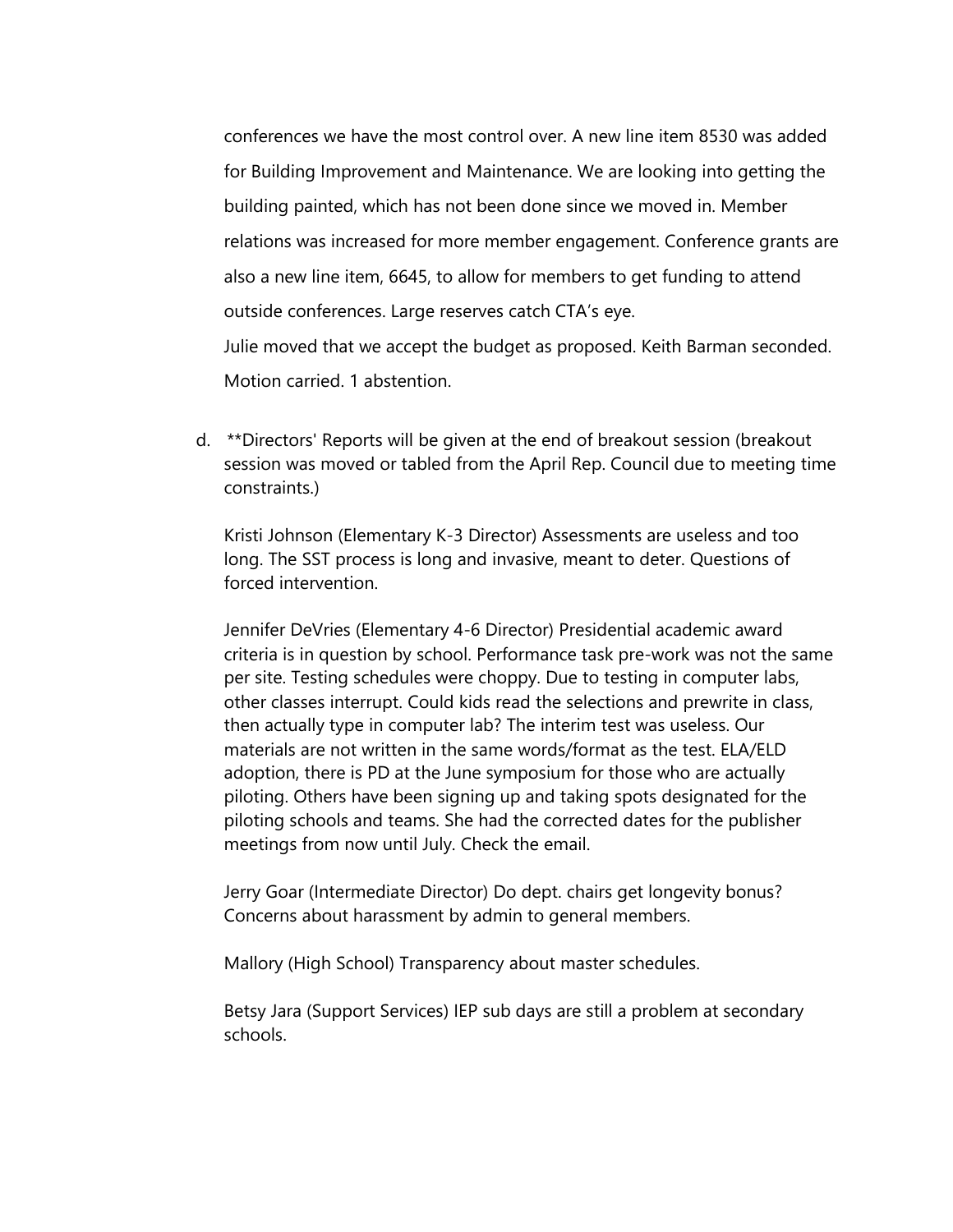### IV. **NEW BUSINESS**

- a. CNTA Recognition and Site Rep. Awards Awards went to Maria Sarmiento from Centennial and Tami Lincoln. Maria works hard for the new teachers. Tami has been a fabulous interface and parliamentarian.
- b. CNTA 2016-17 Budget Proposal/Discussion and Approval
- c. CNTA Scholarships Scholarship Committee gave out \$24,000.
- d. Catastrophic Leave Bank

Handouts went out to all members. We have been losing members from the bank every year. Down to 33% at this point. We will have to give a day this year. Please explain the benefits to site members. Unlike disability insurance, the leave bank can keep you whole with your service credit for the year. Lorene/Tonia can answer if someone has already signed up. Sign-ups are now, but we don't take the days until the beginning of the school year.

e. CNTA Contract Update/Ratification results

Julie introduced the negotiations team, and thanked them. The process was ten days out of the classroom. Results and comments were looked at as a committee. Messaging will be better. The class size money from this year will come back. Our district is not getting a large raise, as our district does not get the concentration grant funding from the state. However, we have gotten 18% over the last few years. The contract ratified with 84% affirmative. Side letter, for clarification of existing language or intent, is being written about the prep time at the high schools. Negotiations team will meet with HR at a principals' meeting to give the details of the class size language.

- f. Summer Conferences and Meetings Summer Institute is the first week of August. Please fill out request form, if interested.
- g. Local Control Accountability Plan (LCAP) Update Not all schools have been informed about the state and local priorities. The district has 6 goals, and they have to get input from the stakeholders. One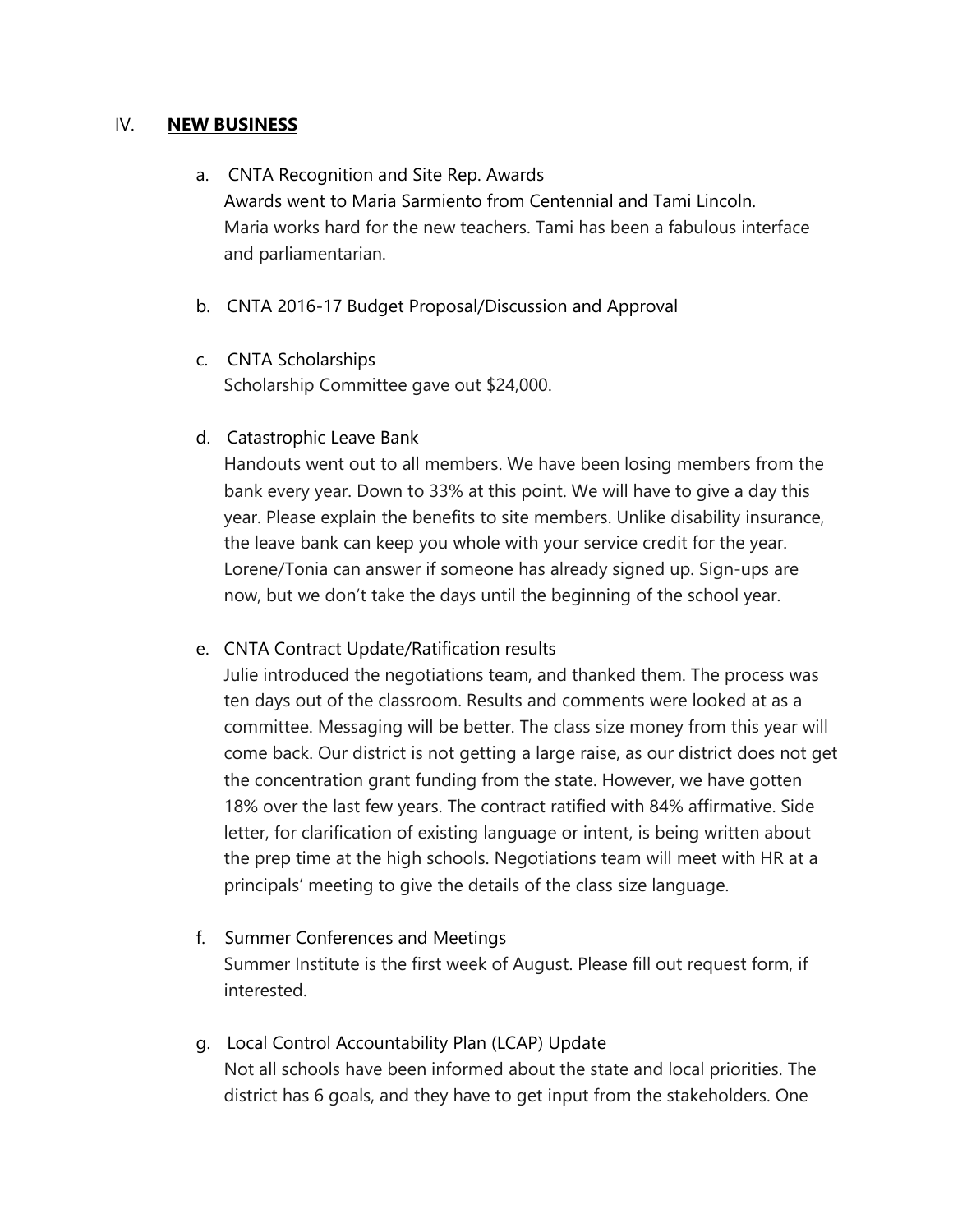priority is reducing class size. The document is on the website. The district is giving matching money for the class size, but we need to keep them accountable for reducing and balancing classes.

- h. Signing Petition (Seven Days, Seven Signatures) Results and Update on the CA Children's Education and Health Care Protection Act Elisa reported about the petitions circulated. We did not make our goals, but the coalitions added, so this measure will be on the ballot. The campaign is starting up for the fall. Kristi Johnson was our leader and won Disneyland tickets. Members also won Target gift cards and Starbucks gift cards. Elisa thought we were amazing that we jumped on the petitions right away. We will lose \$5 billion if this proposition doesn't pass.
- i. Consortium for Educational Change (CEC) monthly update Harold explained the DLT agenda from yesterday. See flyer. The graphic depicts how the collaboration and decisions should happen. CEC will be leaving next year. Our exemplary schools will be a cadre for training the new schools. Cal-Turn (teacher union reform network) is one that we are involved. We would like to host the Southern California meeting in October.
- j. CNTA June Rep. Council Meeting Discussion Keith Barman moved to cancel the June meeting. Martha Santos seconded. Motion carried. 1 No.
- k. CNTA election update and induction of new officers Our new officers: Julie Cooley (President), Kristi Johnson (Vice President), Susan Jessup (Secretary), Tonya Spencer (K-3 Director), Jerry Goar (Intermediate Director), Angela Thomas (Support Services Director) and State Council members: Loretta Arenas, Kristi Johnson, Martha Santos, and Michele Gardner were sworn in.

Maria Macabales and the committee had challenges to the election. They found an election rule violation. E Board upheld the report. Candidates were informed that the election would need to be rerun. There are two appeals to CTA. The positions are secretary, support services, and state council seats. The CTA decision will not come back until June. We will look to CTA for guidance on when the rerun of the election would take place.

l. Technology training for the Surface